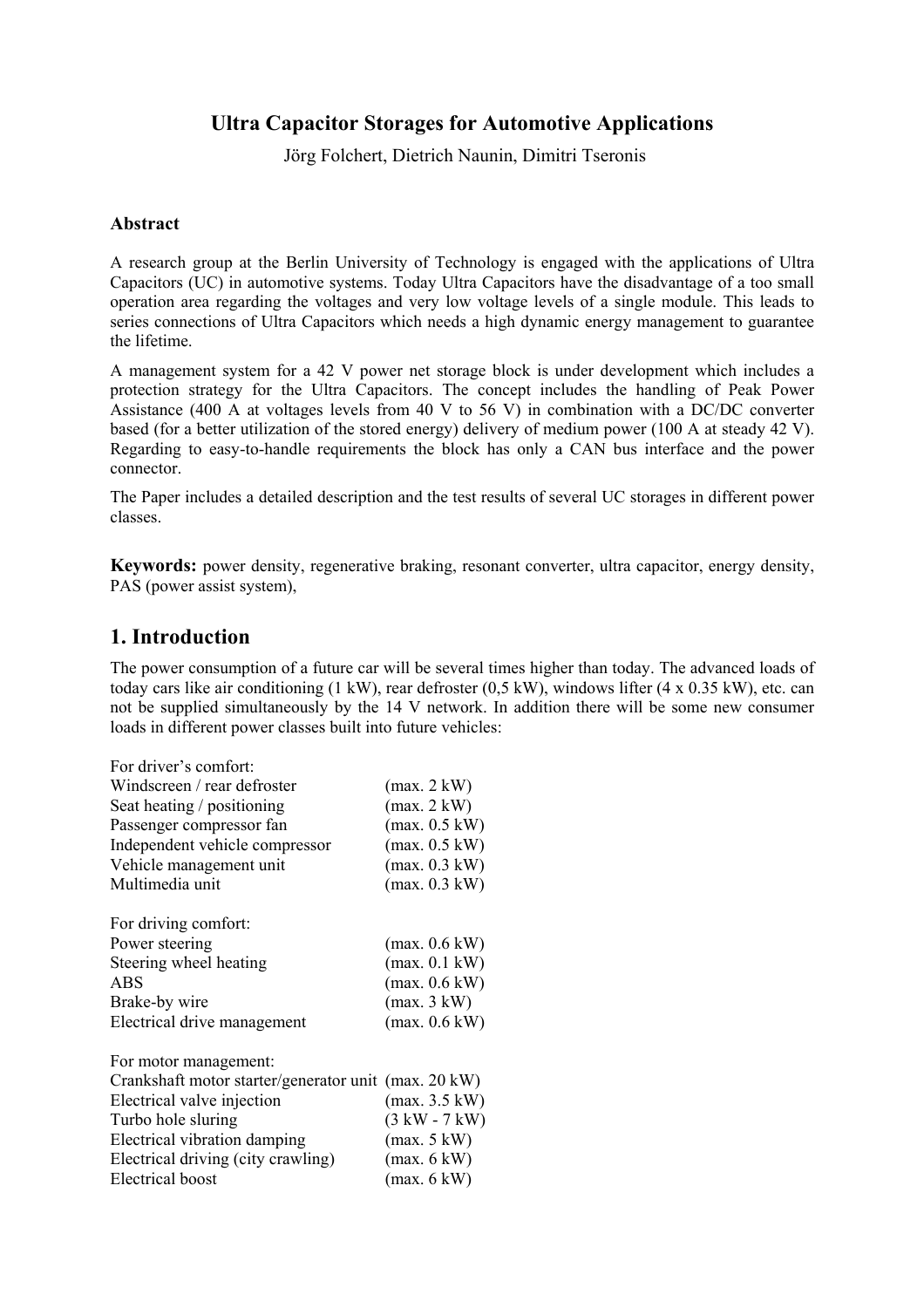The crankshaft motor starter/generator unit and recuperative braking are the only possibilities for supply the new consumer loads in the vehicle. Additional there are the normal loads like traffic lights and wiper, pumps, horns etc.

The consumer loads can be sorted in different kinds of loads. Some of them (especially units with lower power consumption like traffic lights, wiper, rear window defroster etc.) are continuous loads (up to 1 kW). The medium power class (up to 3 kW for windscreen defroster, seat heating / positioning etc. ) has a dynamic availability up to 60 sec. The peak power class (all motor management units) have a power need up to 30 kW but less than 3 seconds.

All these loads are not used simultaneously but the peak power consumption will reach several 10 kW which can not be delivered by the 14 V network anymore. The new 42 V power net is able to supply this power but it needs several kinds of backup energy storages.



For the supply of the 42 V power net exist several kinds of storages systems (lead acid batteries, NiCd, NiMH, Lithium Ion, Fuel Cell, etc.). The possible storages have to be distinguished according to their power or energy capabilities: The lead acid battery has a medium energy density but low power density. Refer Figure 1 for details. The Ultra Capacitors (UC) have an opposite behaviour: very high power

density but a low energy density. This means that the UC's are very useful for the peak power loads of the vehicle but can not supply the power for a long time. This leads to a minimal number of two kinds of storage system for a car. For example, a high energy density storage like lead acid battery for the steady energy supply and a high power density storage for the peak power loads.

Ultra Capacitors are very suitable to solve the peak power need of a future car, but they have to be handled according to their characteristics.

## **2. Characteristics of Ultra Capacitors**

#### **2.1. Low single module voltage**

Depending on their physical structure, the voltage of a single UC can not be increased to more than 2.7 V. Technical realisations of UC's reach today 2.4 V. For the 42 V power net more than 18 single modules in series connection are necessary. Exceeding of this voltage will lead to a reduction of the



lifetime. For this reason a voltage regulation for each module is necessary. In the following section this problem will be discussed in detail.

#### **2.2. Capacitive voltage behaviour**

Figure 2 shows a normal voltage discharge behaviour of a capacitor. At the beginning the capacitor has the energy of:

$$
W_0 = \frac{1}{2} * C * U_0^2
$$

After a short time the voltage falls below 70%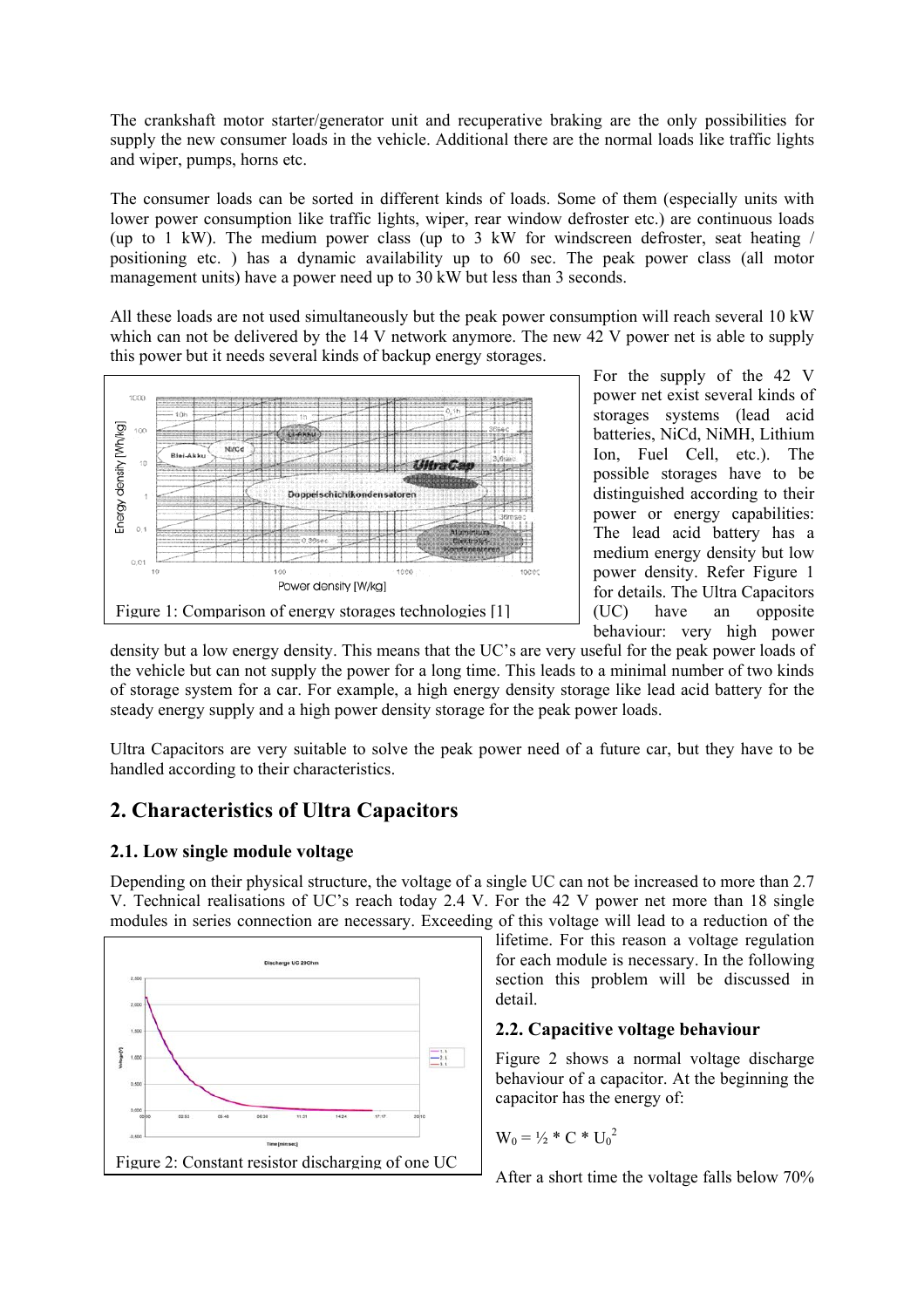of the nominal voltage. In the case of a 12 V Ultra Capacitor storage unit this voltage is about 9 V or for a 42 V power net 29.4 V. The Energy is now:

 $W_{70\%} = \frac{1}{2} * C * ( \frac{3}{4} * U_0 ) = 9/16 * W_0 \approx 56\%$ 

Below this voltage level the efficiency of the loads will be decreased extremely resp. the loads will stop working. But at this voltage level over the half of the energy content is still inside of the UC.

For the use or conservation of this energy there exist a few possibilities:

- Charging back from the UCs into the batteries after using.
- Overdimensioning of the UC storage in a way that more energy can be used at the same voltage.
- Using a DC/DC Converter for boosting the rest energy to a higher voltage level.

The second point is too expensive today but could be a solution if the prices for UC modules are decreasing. For the first point a special charger is necessary which has the same topology like the DC/DC converter which has to be installed in case of point 3. This DC/DC Converter has to be designed for the greatest possible power of the loads.

An alternative structure of an UC's storage with a DC/DC Converter which has not the full power range is shown in Figure 3. By using a full voltage range UC storage, a direct peak power extraction is possible. After the minimal voltage is reached (e.g.  $9 \text{ V} / 30 \text{ V}$ ) the DC/DC Converter can lift up the voltage level and using the rest UC storage energy. This DC/DC Converter can be designed for medium power applications and is less expensive.

An additional advantage of this structure is that the energy of recuperative braking can be saved. The braking energy will be fed into the peak power connector without causing switching losses in the DC/DC Converter.



Additionally the structure of Figure 3 takes care of other requirements of a module for automotive applications. Most of the components of a modern vehicle are modular designed. It is easy-to-handle, universal applicable and has a standardized communication interface. The complete application is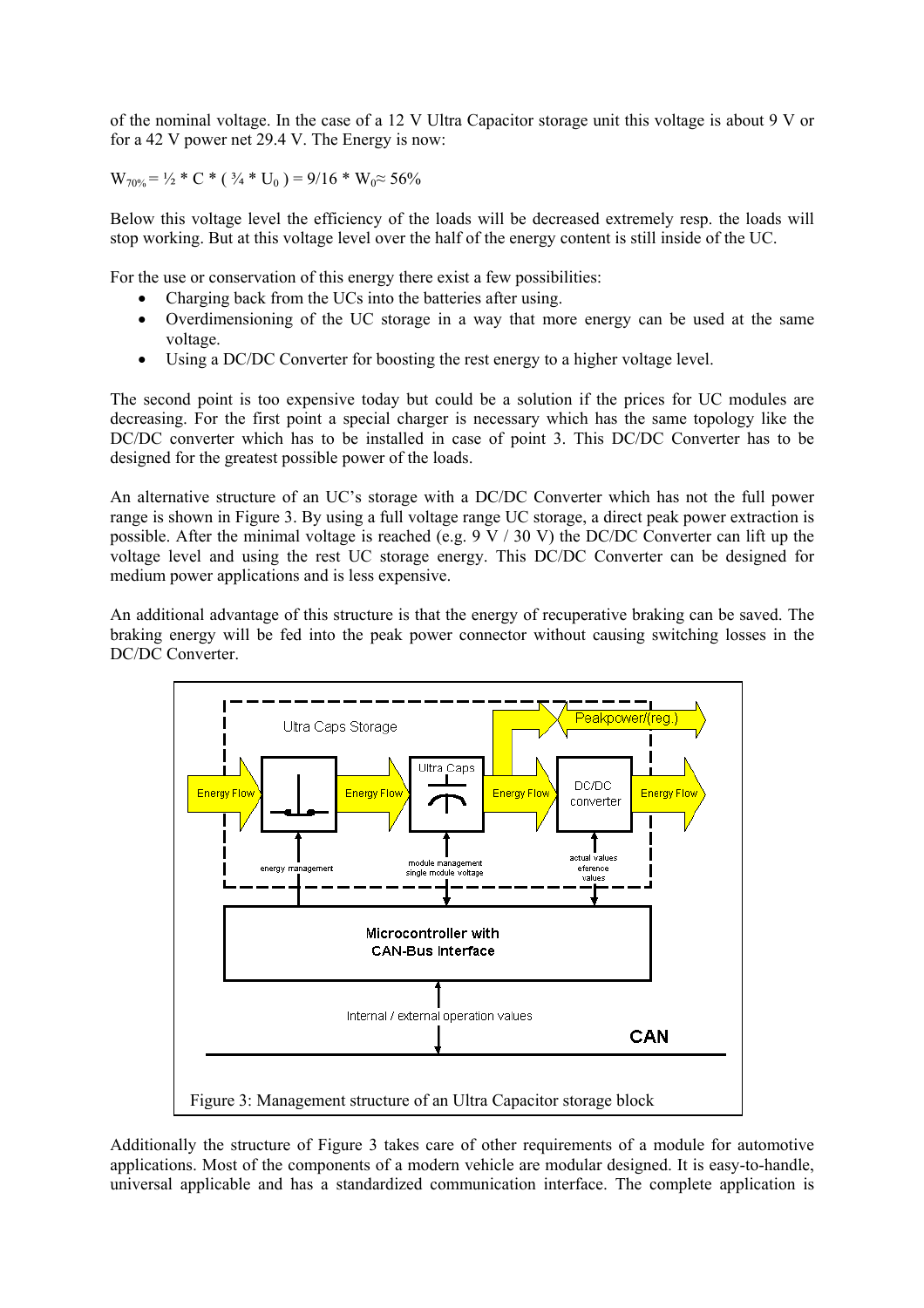composed of the UC series connection, the DC/DC Converter and the microcontroller with CAN-Bus interface, all included in one box. This box has only the CAN-Bus and the power line connector (see Figure 3) as input / output. The storage module is cascadable. All regulations like control of the DC/DC Converter, voltage balancing or error handling will be done by the microcontroller, depending on the measured data (6x single module voltage, 1x current, 1x temperature). The communication to the host controller (Vehicle Management Unit) is only necessary for the reference values and for the visualization of the state of charge and for error messages.

# **3. Voltage Balancing**

One problem of a capacitors series connection is the asymmetrical balance of the voltage. The reason for the aberrations are the tolerance of the internal charge resp. discharge resistances and of the capacitance  $(+/- 40\%/)$  of the UC's.



In Figure 4 the voltage distribution of an UC 42 V power storage is shown after a few charge/discharge cycles. After the last discharge phase each UCs should have 0 Volt. The difference to 0 Volt is shown in Figure 4. The voltage aberrations will be increased with additional cycles and lead to an asymmetrical voltage distribution with possible transgressions of the single module maximum voltage.

The best solution for avoiding this behaviour is the charging of parallel connected UC's. Depending on the small

single module voltage the parallel connection has to be converted into a series connection after charging. This will cause extremely high costs for the power switches needed, especially in the case of high current applications (e.g. recuperative braking or acceleration).

The alternative with less costs is to balance the voltage after charging. Figure 5 and Figure 6 show two versions of voltage balancing circuits.



## **3.1. Passive Voltage Balancing**

Passive Voltage Balancing is the simplest way to balance the UCs. This principle uses external low tolerance resistors for forcing the single module voltages. The resistors are several thousand times higher than the internal discharge resistors of the UCs. During the charging of the UCs the internal resistor of an UC defines the size of the current (and the resulting voltage). After charging the UCs the internal self discharging resistor is the determining component. By using a smaller parallel resistor it is possible to balance the voltage differences between the UCs. The value of the parallel resistor should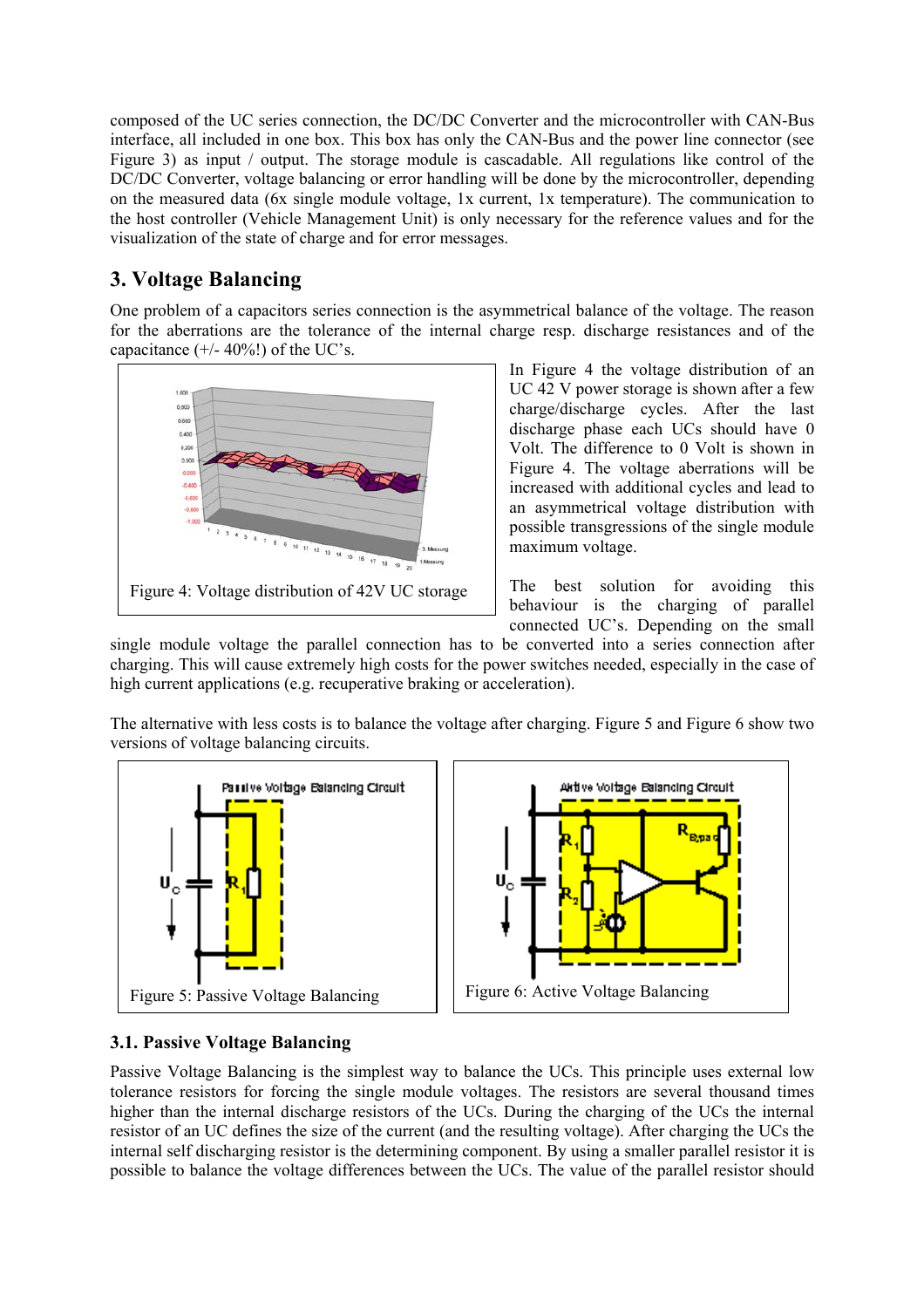be much higher than the internal resistor (to limit the current and the losses in the parallel resistor) but smaller than the internal self discharging resistor. Depending on this value the voltage balancing process can take a time from several minutes up to several hours. The power dimension of this resistor increases by reducing the balancing time.

This principle is useful for uninterruptible power supplies (UPS) for increasing the lifetime of the UCs because the charging currents are not so high (and the charging time very long). For automotive applications it will be applicable if the recharging time is long enough for the balancing process. But peak power recharging processes will cause overvoltages which are not controlled (or limited) in this circuits.

#### **3.2. Active Voltage Balancing**

An active Voltage Balancing (or bypass circuit like in Figure 6) needs less time than a Passive Voltage Balancing. This circuit detects the voltage across the UC which will be bypassed by a small power resistor parallel to the UC if the limit voltage is reached. This resistor has the same task as the parallel resistor in Passive Voltage Balancing but the balance process is faster because the balancing current is higher (due to the smaller resistance). Under the limit voltage the resistor is not active and the charging current can be very high. After the bypass switching the current can be higher but it is limited by the bypass resistor (up to 1A). For this reason the circuit can not be used for automotive application because the charging current can be much higher than 1A (in the case of recuperative braking) which would destroy the circuit. An exception is in case of using an intelligent DC/DC Converter which could limit the current nearby of the critical voltage.

In the Management Structure (Figure 3) a combination of Passive Voltage Balancing and overvoltage protection is used: The energy management (symbolized by a switch) detects every single module voltage and switches off the power supply line from the UCs if the critical voltage of only one module is reached. After the security switch off the voltage balancing process (Passive Voltage Balancing) is starting. In this way it is possible to save the high current power peaks (like from recuperative braking) without the risk of having overvoltages and to balance the voltage of all UCs.

## **4. DC/DC Converter**

For the DC/DC Converter several topologies are possible. In the following Figures two of them are shown and described in short. The criteria for the choice are costs, bidirectional energy flow possibility, peak power ability and physical dimensions. Each of the different types will get an separate microcontroller resp. will be controlled by the UC storage microcontroller (shown in Figure 3). Parameters are input voltage, output voltage and output current. The temperature will be checked for emergency shutdown. The target is to develop a DC/DC Converter for an UC storage with a stable output voltage of 14 V (based on 6 UCs) or of 42 V for a power net storage (based on 20 UCs). The minimum input voltage is 30% of the nominal voltage and the calculate output power will be 1 kW (14 V) resp. 5 kW (42 V).

#### **4.1. Buck / Boost Converter**

The Buck / Boost Converter works in forward direction as a Boost Converter and in backward direction as a Buck Converter. Both converters are based on an inductor which stores the energy during half of a period. The Boost Converter lifts up the energy stored to a higher voltage level during the second half of the period via the freewheel diode. The Buck Converter reduces the energy by a chopping process and uses the inductivity for current smoothing.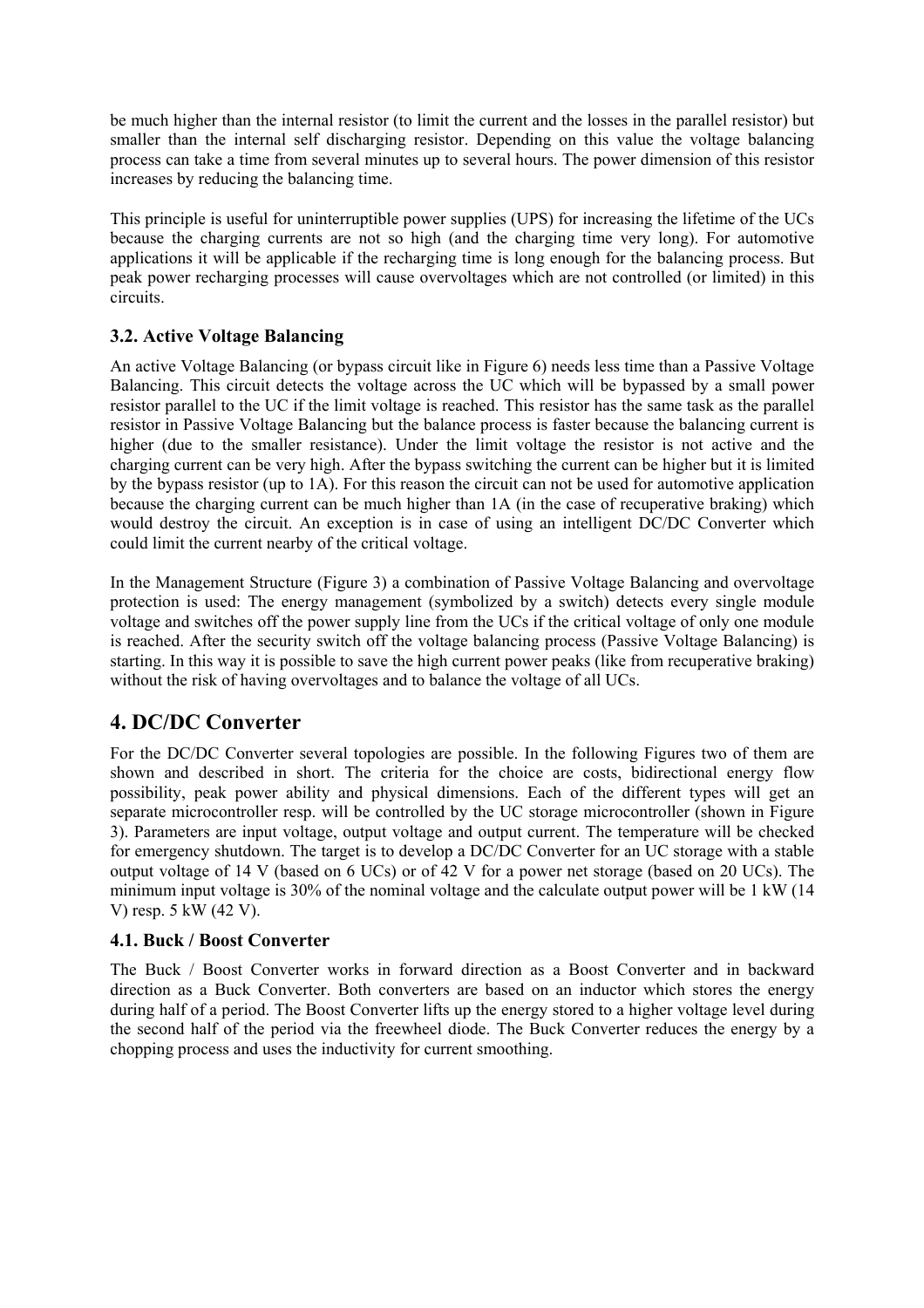

This converter have the following advantages:

- Small number of components and a simple topology
- easy peak power possibility (only by a Diode)
- multiple component use (compared to the buck or the boost converter)
- bidirectional energy flow (compared to the buck or the boost converter)

There are the following disadvantages:

- high voltage spikes at the output
- high output capacitance
- semiconductors drain-source maximum voltage must be higher than voltage spikes
- no capability of output current control

The main points of the advantage / disadvantage table are the low costs depending on the small number of components and, in contribution, high voltage spikes. Depending on these spikes the semiconductor switches need high voltage operation areas. Due to the principle of this kind of converter, the efficiency of voltage boost relations higher than 1:3 (e.g. from 4 V to 12 V or from 14 V to 42 V) is very less.

#### **4.2. Bidirectional Full Bridge Converter**

The Bidirectional Full Bridge Converter (Figure 9) is based on the normal transformer principle. The first H-Bridge modulates the DC voltage to a sinusoidal voltage which is transformed by the transformer to a higher voltage. Depending on the energy flow direction the primary side of the full bridge acts as an inverter and the secondary side as an rectifier. The output voltage can be controlled by the PWM of the first H-Bridge switches. Two circuits with this topology power versions have been setup (400W and 1 kW) and tested.

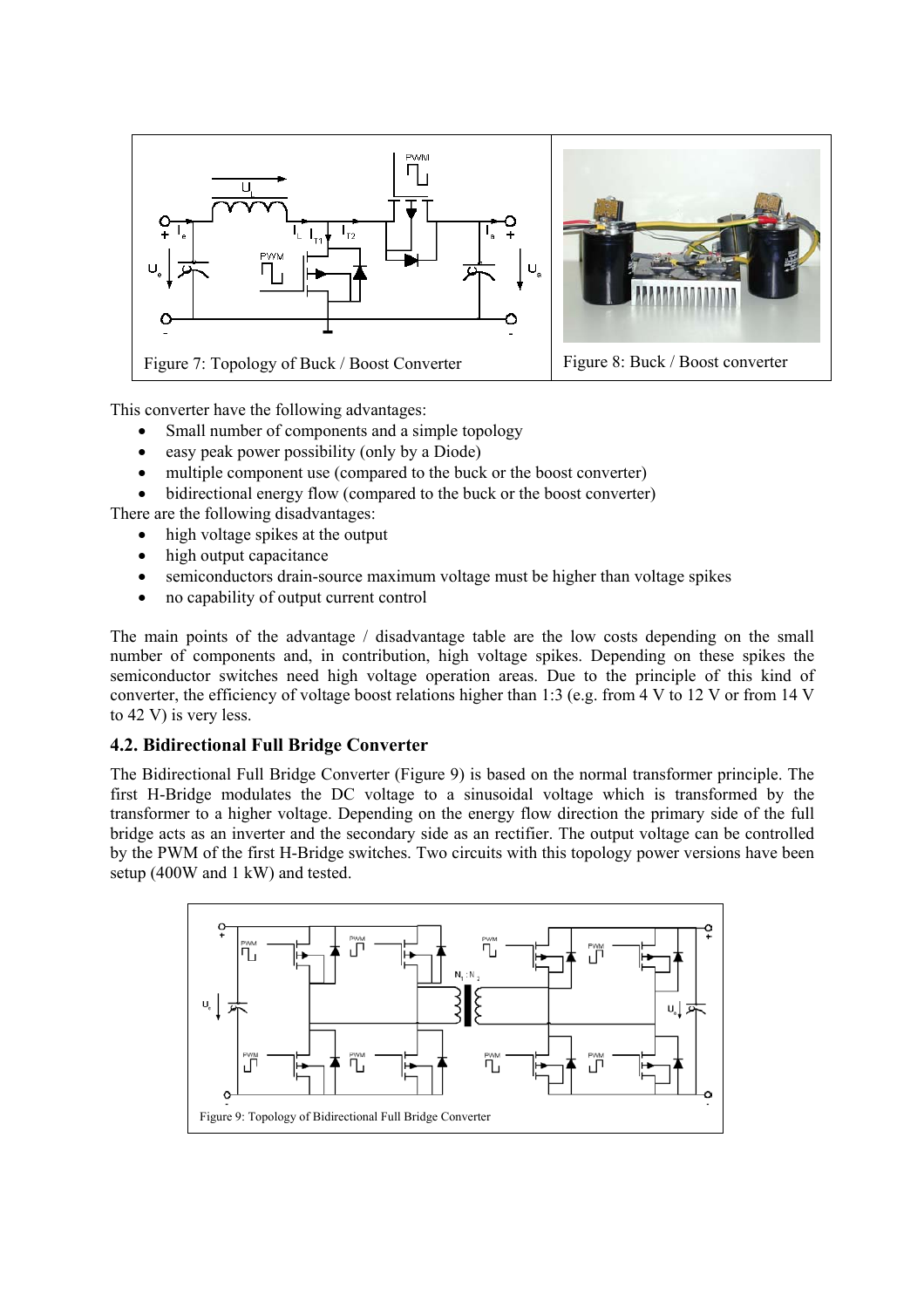

This converter have the following advantages:

- no symmetry problems (compared to other half bridge topologies)
- semiconductors drain source voltage maximum must be only as high as the input voltage
- galvanic isolation through the HF Transformer
- full output and input current and voltage control capability
- better use of the core material due to the bipolar use of the transformer hysteresis
- multiple component use (compared to simple full bridge converters)
- bidirectional energy flow (compared to simple full bridge converter)

There are the following disadvantages:

- a high number of components needed (and therefore higher costs)
- 8 driver signals complex control structures
- no peak power capability

The main points of the advantage / disadvantage table are the galvanic isolation of both sides and the harmonic voltage behaviour (without spikes) in contribution to the high costs depending on the high number of components. Additionally this kind of converter is able to reach a high voltage boost relation and can be used to boost small UC storages (e.g. less UC's than for the vehicle voltage net necessary) to high voltage areas. A possible application will be the use of a 12 V UC storage connected to a 42 V power net (without the possibility of peak power assistance).

#### **4.3. DC/DC Converter results**

Both types of converter can be used for UC storages. Due to the costs the Buck / Boost Converter will be better for the use in small UC storages (like 12 V storages) or for high current applications because of the uncomplicated inductivity. The Full Bridge Converter has a more complicated structure but is the better choice for operations with higher voltages. Additionally this principle can be used for applications with low voltage UC storages (like a 14 V UC storage for a 42 V power net).

The following Figures give an overview about the results of the first DC/DC Converters (both topologies).

Figure 13 shows the improved voltage behaviour of the UC storage unit of Figure 12. The DC/DC Converter starts working if the UC voltage is fallen under 12 V. It can stabilize the voltage up to an input voltage of 4.5 V. This limit is a result of the working limits of the voltage regulator which supplies the electronic of the storage.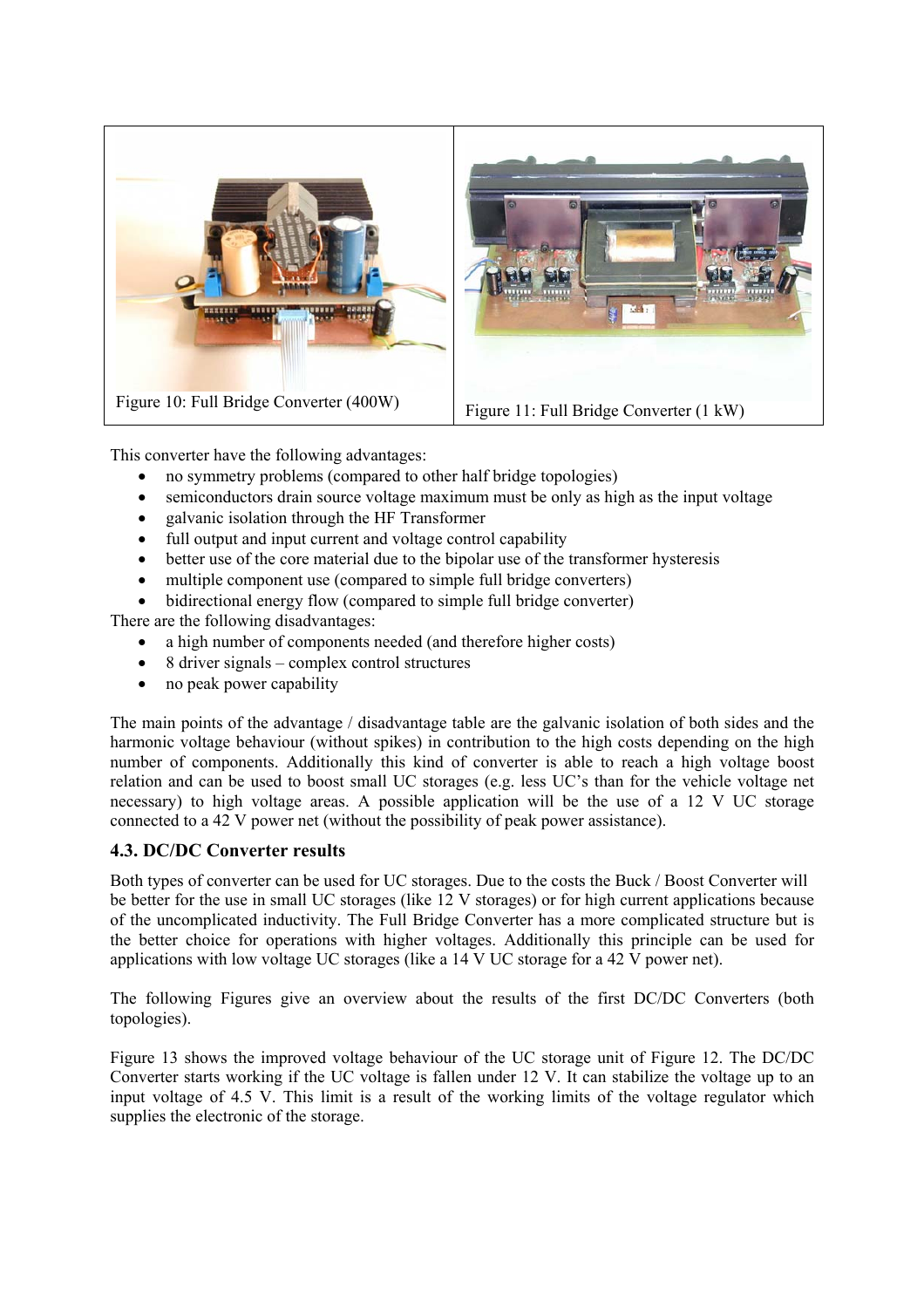

Figure 14 shows the 14 V UC storage with microcontroller, voltage scanner, CAN-Bus interface and DC/DC Converter (400W). The voltage output of the DC/DC converter during a full charge / discharge cycle of the UC's is shown in Figure 15.

The final versions of the DC/DC converters and the results especially about efficiency and dynamic behaviour will be presented at the EVS19.



## **5. Conclusion**

The paper has defined the requirements of a power storage system for automotive applications. Application problems of Ultra Capacitors are analysed and possible solutions are discussed. A new concept which takes care of these requirements is presented. The necessary circuit structures are presented, built up and results are shown. The final versions for different voltages (14 V and 42 V power net) and results regarding the efficiency and dynamic behaviour will be presented at the EVS19 in Busan.

## **6. References**

[1] T. Dietrich, B. Staib, Eigenschaften von Doppelschichtkondensatoren, 1. Anwenderforum Doppelschichtkondensatoren (1999), p. 24 - 40